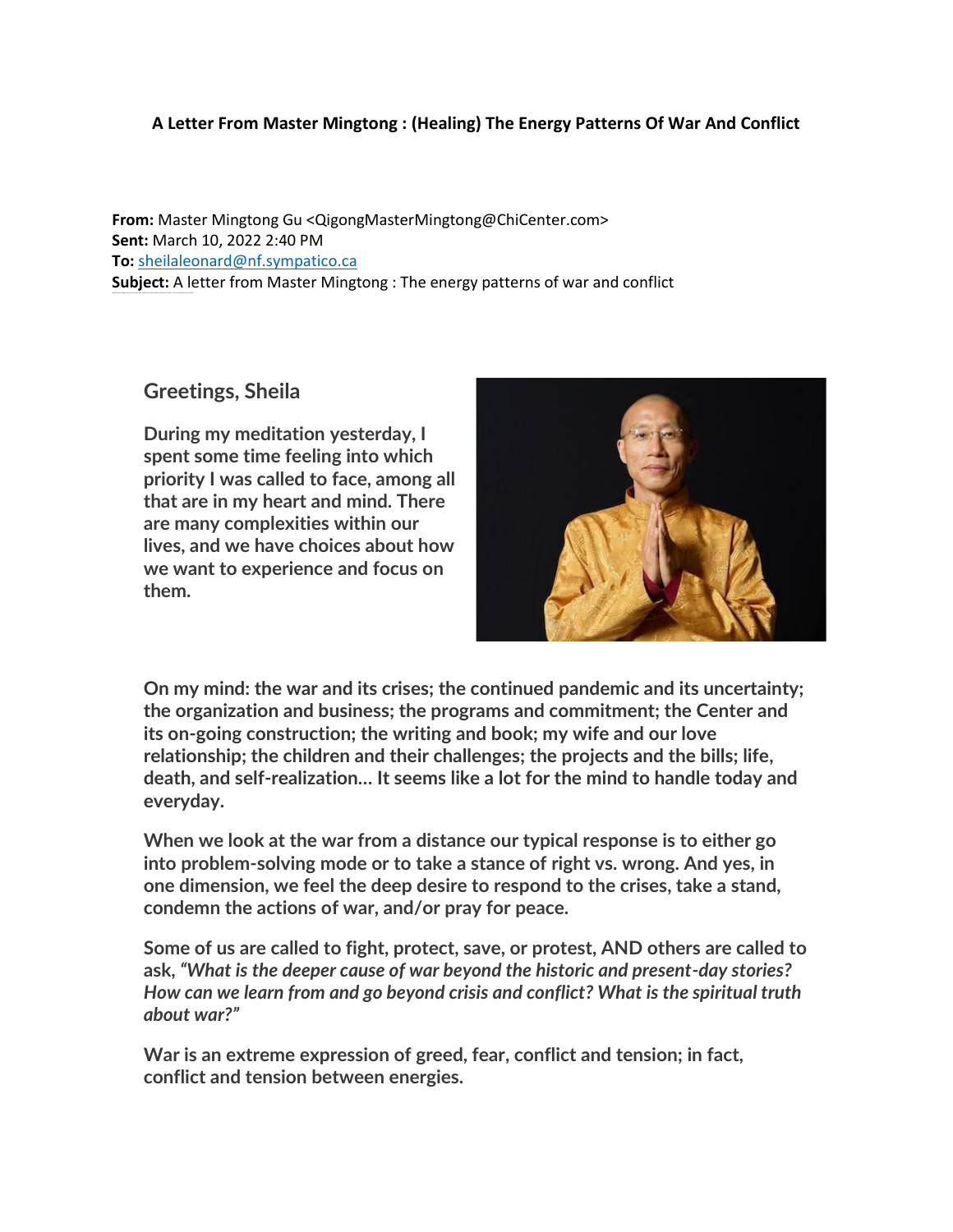**Higher wisdom suggests that our auto-pilot responses actually reinforce the pattern of war, crises, and the patterns of conflict that have existed since the beginning of humanity. Most of us are stressed, challenged, and confused about what to do and how to help, with an underlying sense that there is a better approach.** 

**So, let's take a look at what we do when we face conflict and tension. Typically we judge, avoid, or go into fear — in a fight, flight, and/or freeze loop. This is learned reactive behavior. And, this is what we are witnessing now, all around us and within us.** 

**Our usual responses continuously reinforce and even cause more war, perpetuating the patterns of fight-flight-freeze (both with others and within ourselves).** 

**No matter how we individually face war, the greatest conflict and tension in the world, we each feel it in our bodies. So…**

- **- some of us go to the war to fight the aggression;**
- **– some of us go to the location of the war to protect the victims;**
- **– some of us do what we can to save or relocate the victims;**
- **– some of us go to the streets to protest against the war;**
- **– some of us watch the news and participate in social media conversations;**
- **– some of us choose economic sanctions;**
- **– some of us donate money to humanitarian services;**
- **– some of us pray for peace.**

**These are all useful approaches and taking action helps reduce and release the conflict and tension within and around the world.** 

**And yet, you might be asking,** *"What more can we do? How can we more effectively work with the conflict and tension within and between us? How can we release and transform it? What is the resolution or healing process for this old pattern?"*

**Back to my meditation yesterday: My resolution was coming back to my body in each moment to allow and consciously become aware of the feeling of life that is flowing within and through me, to experience its utter simplicity and truth beyond right and wrong, should and shouldn't, good and bad.**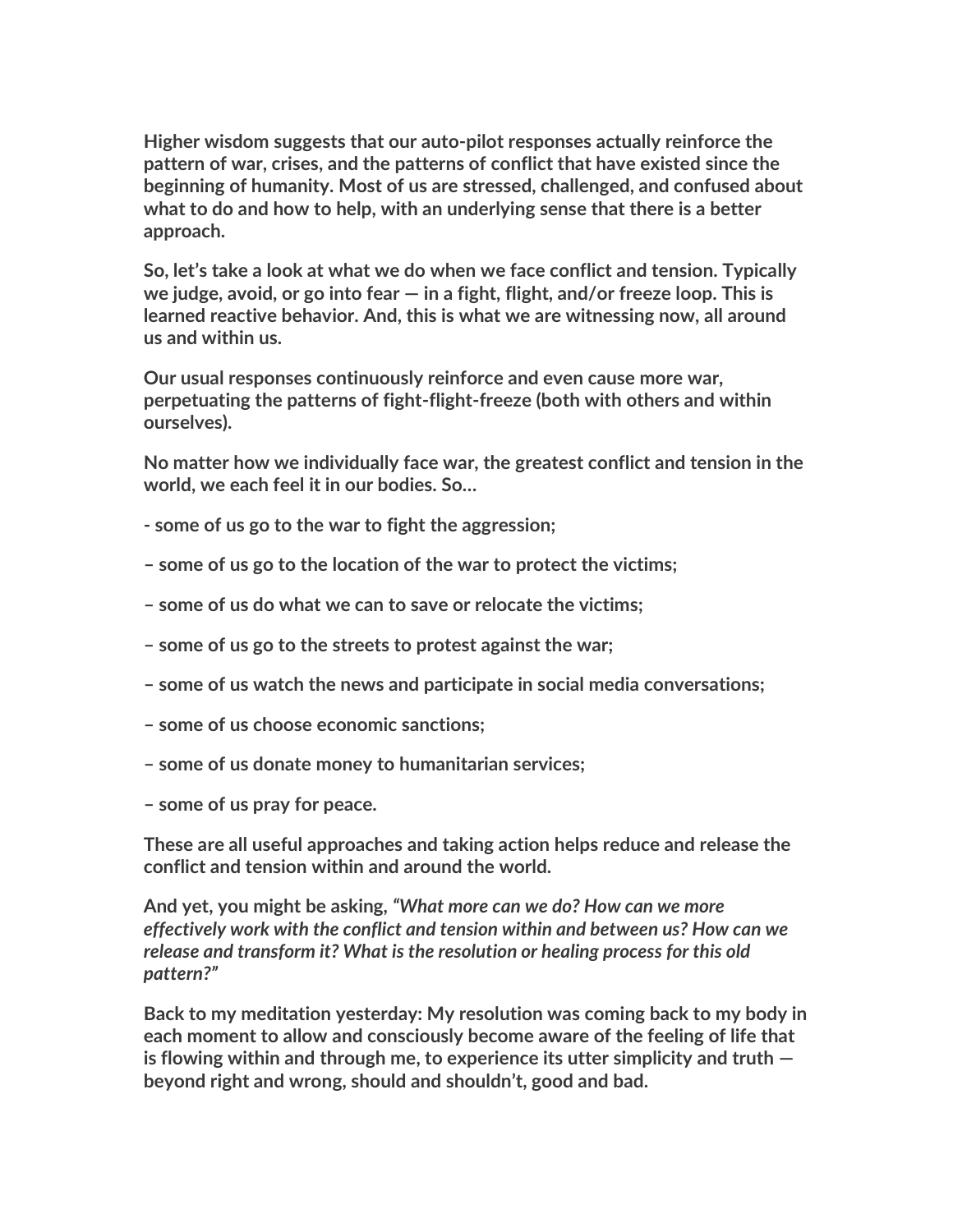**I felt an experience of pain and tension in my body, and at the same time a place of rest for my mind in the presence of wholeness and beingness,** *in spite of* **problems, limitations, and conflict.** 

*My realization was that transcendence is not about avoidance and transformation is not about perfection; that we actually move from pain to joy continuously, and in fact there is an on-going co-existence of pain and joy that completes the wholeness of life.* 

*Haola* **— all is well and getting better … by choice.**

**I stopped resisting and holding and let myself feel the enormity of the collective conflict and tension of the world within my body. I stayed with it with the intention of relaxing into PURE CONSCIOUSNESS. It was not an easy choice nor process for obvious reasons. And yet, I was able to do it. Actually, it wasn't about doing… It was about releasing and allowing.** 

**Unexpectedly, my body and being let go of control, even trying to control or direct the tension that was present. Reactivity was dissolving and being replaced by an overall feeling of a fresh energy embracing all parts of my body and all aspects of my being.** 

**I watched the energetic aspects of myself restructuring and reknitting together. Tension and also the release of tension were present simultaneously.** 

**From this state of beingness, I could send blessing energy to the world, while internally experiencing less conflict, less constraint, and less story. Instead, a new sense of compassion with its own intelligence enveloped me.**

**To my surprise, I began sending healing energy to President Putin — to his brain, heart, and all organs. I couldn't help but imagine what could happen if thousands or millions of people sent unconditional loving and healing energy to him right now.** 

**Even in spite of great conflicts, wars, disease, disasters, and crises, what might be possible if a tipping point of our population could return to the center of their being and set their hearts and minds to become the causes of healing body, soul, and spirit — to find different ways of releasing the tension of evolution rather than feeding the fires of rage and conflict?**

**What if we could find a new way of life — honoring the deeper truth that conflict and tension within and around the world are natural expressions of creation, evolution, growth, and ultimately love?**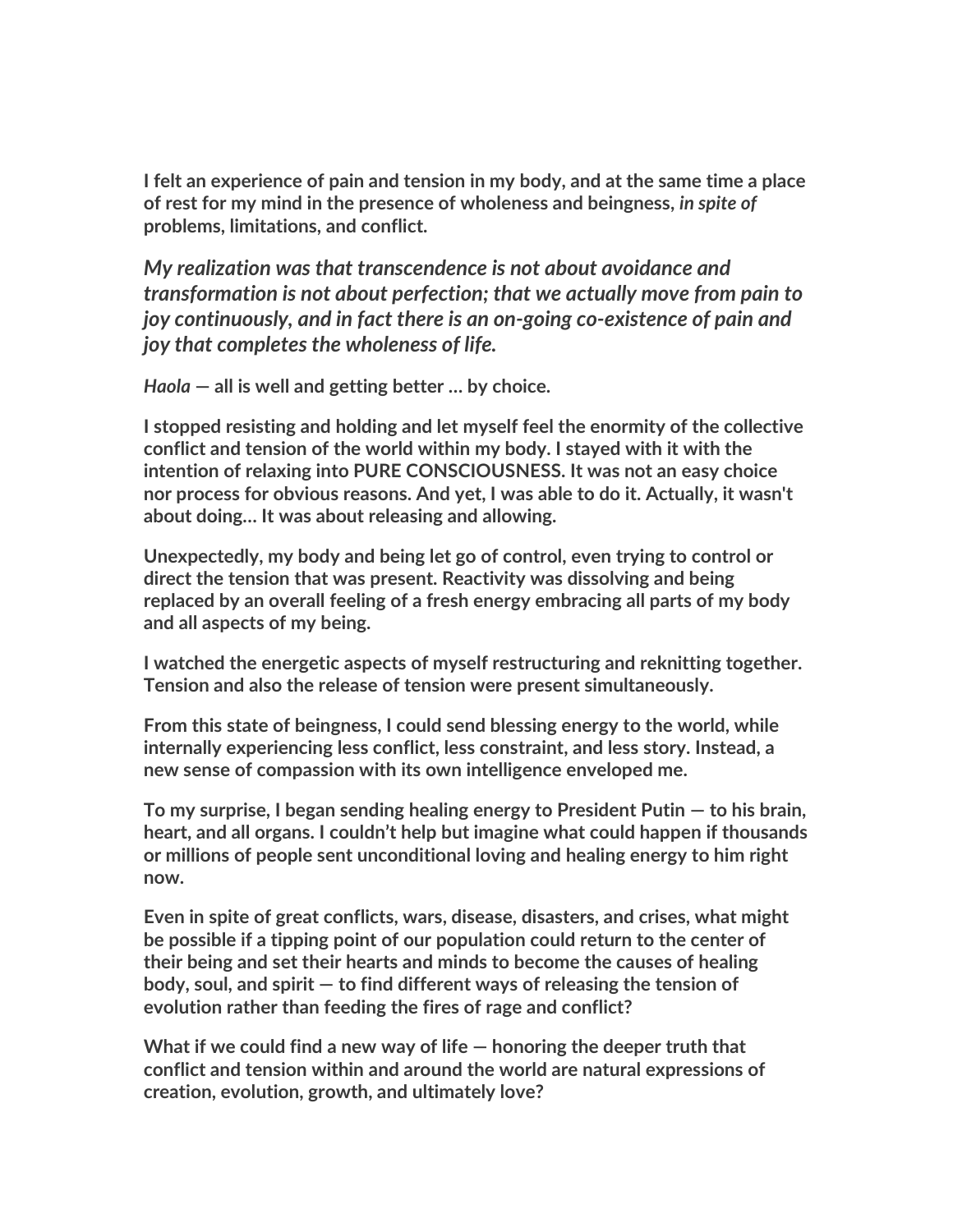**The greatest power of transformation is unconditional acceptance without judgment.** 

**As we transform our own internal conflict and tension, it results in physical, emotional, and spiritual healing personally and collectively. Then, as we apply new patterns of working with conflict beyond our own body and soul to the world around us we not only heal ourselves, but our world.**

**From this new place of wisdom, and knowing everything is interconnected, we see how this is the key to healing at every level.** 

**Through our own self mastery it is possible to share healing energy with others who are also experiencing inner conflict and tension — to the country, to the world, to the aggressors, the victims, and to the families and children.** 

**It is not only a possibility but also a choice. It is a way to face and embrace the truth.**

**From our old mindset (perspective), it's easy to blame those who initiate war and profit from the conditions of war. And it is difficult to accept the ultimate spiritual truth that tension and conflict is inevitable; that our current historical patterns and repetitive cycles lead to the inevitable perpetuation of war, disease, and disaster. The patterns that keep war in place extend to each of us.**

**As we step into a new awakening of consciousness we no longer see patterns of creation and impermanence as a threat to our existence, but understand the larger design of nature through time and space.** 

**With new awareness we can face challenges from a new perspective and work with them from a place of empowerment rather than as a victim of fear in old reactive patterns.**

**We realize we have choices - individually and collectively to either contribute to the cause (to whatever degree) of war, disease, or disaster, or contribute to healing, transformation, and evolution as the struggles of nature bring about a new creation.** 

*How can we become the cause of healing of our own suffering and that of the world?* 

**There are 3 levels of healing:**

**On the immediate and external level we can reduce the symptoms and degrees of suffering with tactics like sanctions, protests, humanitarian service, etc.**